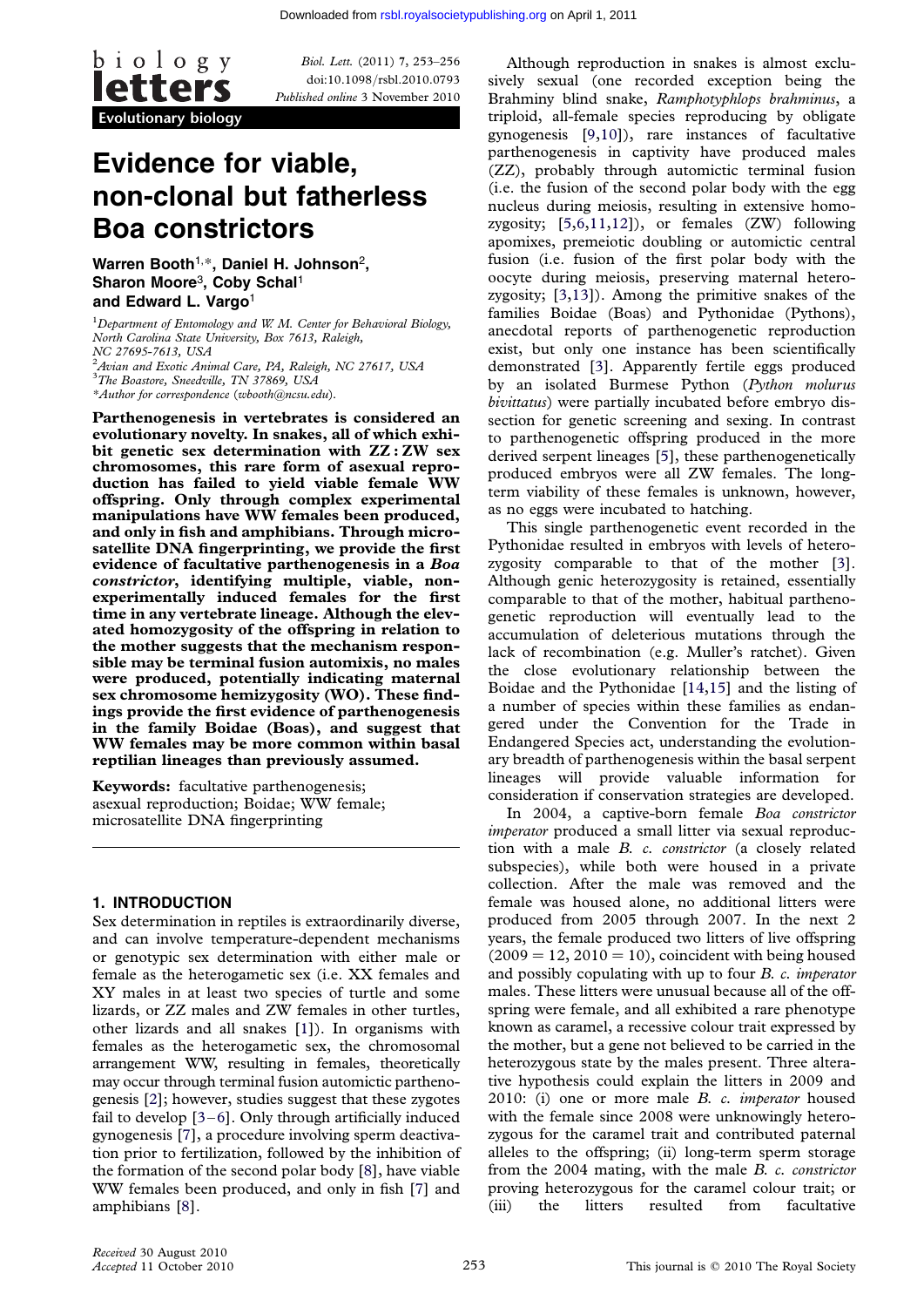parthenogenesis from an otherwise sexually reproducing female. Through a combination of DNA fingerprinting and sex determination by exploratory surgery, we provide the first evidence of multiple parthenogenetically produced females in the family Boidae, and confirm for the first time that WW females within this primitive lineage are viable.

## 2. MATERIAL AND METHODS

#### (a) Microsatellite analysis

Genomic DNA was extracted from  $1 \times 3$  cm sections of individual shed skins, collected from all offspring, the mother and all males with which she was housed since 2008, following the method described by Taggart et al. [[16\]](#page-3-0). DNA was unavailable for the 2004 male and his offspring. Samples were screened and genotyped at five microsatellite loci (table 1) newly developed for B. c. imperator following the method outlined by Booth et al. [\[17](#page-3-0)], and at three additional loci developed by Tzika et al. [\[18](#page-3-0)].

#### (b) Identification of gender

In female B. c. imperator, the cloacal sacs can be probed to a depth of three to four subcaudal scales. This method has been demonstrated to accurately indicate the gender of snakes, unless there has been some alteration of normal development or damage to the area. All members of the 2009 and 2010 litters were sexed by cloacal probing. To confirm these results, a single randomly selected representative of the 2009 litter was subjected to exploratory coeliotomy to identify the nature of the gonad. For comparison, four age-matched individuals (two males and two females) from a sexually produced litter were surgically sexed using the same approach. Each snake was induced using teletamine and zolazepam (Telazol, Fort Dodge Animal Health, Fort Dodge, IA, USA), 30 mg kg<sup>-1</sup> IM, intubated and maintained on sevoflurane gas (SevoFlo, Abbot Animal Health, Abbot Park, IL, USA) in oxygen. A 3 cm coelomic incision was made at approximately 80 per cent of the distance from the snout to the vent. Surgical exposure permitted visualization of both gonads. The surgical site was flushed with 0.9 per cent sterile saline, and the incision closed.

## 3. RESULTS AND DISCUSSION

Through DNA fingerprinting, unequivocal genetic differences between alleles present in the offspring and those of the potential B. c. imperator sires were observed at multiple loci [\(table 2](#page-2-0)), excluding these males as potential sires and ruling out hypothesis 1. All offspring were found to be differentially homozygous at each of the mothers' heterozygous loci, and identical at all loci for which she was homozygous ([table 2\)](#page-2-0). This would only be possible through sexual reproduction if the 2004 male possessed the same genotype as the female at each locus screened and contributed the same alleles as the female to each of the offspring. The probability of a zygote receiving identical alleles at a given locus from each heterozygous parent is  $p = 0.25$ . Across the four maternally heterozygous loci, the probability of an individual receiving identical alleles is  $p = 0.0039$  (i.e.  $(0.25)^4$ ). The probability of all individuals within each litter receiving identical alleles across the four loci is: litter  $1-p = 1.238 \times 10^{-29}$  (i.e.  $(0.0039)^{12}$ ), and litter  $2-p = 8.14 \times 10^{-25}$  (i.e.  $(0.0039)^{10}$ ). Combined, this gives an overall probability of  $p = 1.008 \times$  $10^{-53}$  (i.e.  $(0.0039)^{22}$ ). Due to this infinitesimally small probability, in the absence of DNA sample from the sire of the 2004 litter, hypothesis 2 (i.e. sexual reproduction) can be rejected. With the exclusion of hypotheses 1 and 2, these results strongly support hypothesis 3 (i.e. facultative parthenogenesis)

|          | number detected are described.  |                                                       |         |                  |     |     |                                                                                           |                      |
|----------|---------------------------------|-------------------------------------------------------|---------|------------------|-----|-----|-------------------------------------------------------------------------------------------|----------------------|
| locus    | repeat motif                    | sequence                                              |         |                  |     |     | $T_a$ (°C) µM each primer mM MgCl <sup>2</sup> fragment size (bp) no. of alleles observed | accession no.        |
| $Bci-14$ | $(AGGA)^{27}$<br>$(AAGA)^{26}$  | F: GCTGCTGCLUSHOW                                     | $^{60}$ | 0.75             | 51  | 295 | ι∩                                                                                        | HM536628             |
| $Bci-15$ | $(TATC)^{20}$                   | R: AAGACAGAACCAGCCAA<br>F: GGCTCATCLAAAGGAA           | 57      | $\ddot{0}$ .     | 2.5 | 256 |                                                                                           | HM536629             |
| $Bci-18$ | $(TCCT)^{21}$                   | F: GCAAATACCTCTGAGCA<br>R: CCTTCTCTGCATTGGAA          | 54      | $\frac{5}{1}$    | 2.5 | 297 | N                                                                                         | HM536630             |
| $Bci-21$ | $\rm (AG)^{12}$                 | F: TTGAGAGATGAS<br>R: AGTTAAGCCATCGGCCTA              | 57      | $\overline{0}$ . | 2.5 | 269 | $\mathcal{C}$                                                                             | HM536631             |
| $Bci-23$ | $(TCTG)^5$ $(TG)^3$             | R: AGAGACGGAGATACCCAA<br>F: CAGTACGGCCATTAGCA         | 57      | 0.25             | 2.5 | 223 |                                                                                           | HM536632             |
| USAT20   | $\left( \text{CTC}\right) ^{6}$ | <b>E: GITTCLOGOLEDITIONS</b><br>R: CTGGGTGAGTTCCATGGA | 54      | 0.85             | 2.5 | 255 |                                                                                           | see Tzika et al. [3] |
|          |                                 | R: ATGCCAAGGCCGGA                                     |         |                  |     |     |                                                                                           |                      |
|          |                                 |                                                       |         |                  |     |     |                                                                                           |                      |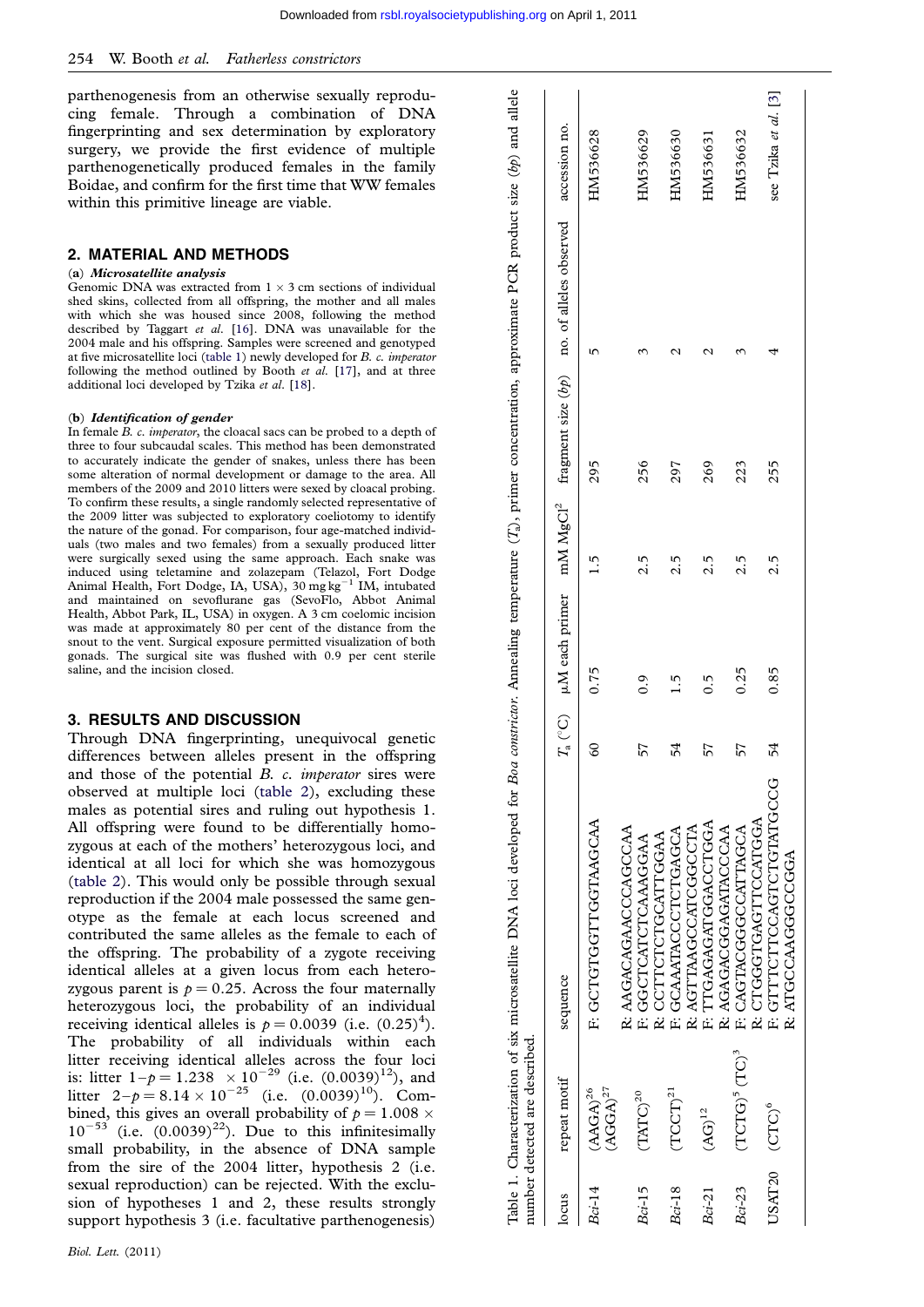<span id="page-2-0"></span>Table 2. Genotypes of the mother, four potential B. c. *imperator* sires and 22 female offspring at eight microsatellite loci.

| snake      | $Bci-14$ | $Bci-15$ | $Bci-18$ | $Bci-21$ | $Bci-23$ | USAT1   | USAT20  | USAT <sub>36</sub> |
|------------|----------|----------|----------|----------|----------|---------|---------|--------------------|
| mother     | 295/295  | 256/260  | 297/301  | 269/269  | 223/227  | 373/373 | 255/255 | 310/322            |
| male 1     | 267/303  | 260/260  | 297/297  | 269/279  | 223/227  | 365/365 | 249/270 | 306/318            |
| male 2     | 287/287  | 260/260  | 297/301  | 269/269  | 227/235  | 365/373 | 249/270 | 314/314            |
| male 3     | 287/321  | 260/268  | 297/297  | 269/269  | 235/235  | 376/376 | 243/243 | 310/314            |
| male 4     | 303/321  | 260/268  | 297/297  | 269/269  | 235/235  | 376/376 | 255/255 | 310/314            |
| 2009-OS 1  | 295/295  | 256/256  | 301/301  | 269/269  | 227/227  | 373/373 | 255/255 | 310/310            |
| 2009-OS 2  | 295/295  | 256/256  | 297/297  | 269/269  | 223/223  | 373/373 | 255/255 | 310/310            |
| 2009-OS 3  | 295/295  | 260/260  | 301/301  | 269/269  | 223/223  | 373/373 | 255/255 | 310/310            |
| 2009-OS 4  | 295/295  | 256/256  | 297/297  | 269/269  | 227/227  | 373/373 | 255/255 | 322/322            |
| 2009-OS 5  | 295/295  | 260/260  | 301/301  | 269/269  | 223/223  | 373/373 | 255/255 | 322/322            |
| 2009-OS 6  | 295/295  | 256/256  | 301/301  | 269/269  | 223/223  | 373/373 | 255/255 | 310/310            |
| 2009-OS 7  | 295/295  | 260/260  | 297/297  | 269/269  | 223/223  | 373/373 | 255/255 | 322/322            |
| 2009-OS 8  | 295/295  | 256/256  | 301/301  | 269/269  | 227/227  | 373/373 | 255/255 | 322/322            |
| 2009-OS 9  | 295/295  | 260/260  | 297/297  | 269/269  | 227/227  | 373/373 | 255/255 | 322/322            |
| 2009-OS 10 | 295/295  | 256/256  | 297/297  | 269/269  | 227/227  | 373/373 | 255/255 | 322/322            |
| 2009-OS 11 | 295/295  | 256/256  | 297/297  | 269/269  | 223/223  | 373/373 | 255/255 | 310/310            |
| 2009-OS 12 | 295/295  | 256/256  | 297/297  | 269/269  | 227/227  | 373/373 | 255/255 | 322/322            |
| 2010-OS 1  | 295/295  | 256/256  | 301/301  | 269/269  | 223/223  | 373/373 | 255/255 | 322/322            |
| 2010-OS 2  | 295/295  | 256/256  | 301/301  | 269/269  | 227/227  | 373/373 | 255/255 | 322/322            |
| 2010-OS 3  | 295/295  | 256/256  | 297/297  | 269/269  | 223/223  | 373/373 | 255/255 | 322/322            |
| 2010-OS 4  | 295/295  | 256/256  | 301/301  | 269/269  | 223/223  | 373/373 | 255/255 | 322/322            |
| 2010-OS 5  | 295/295  | 260/260  | 297/297  | 269/269  | 227/227  | 373/373 | 255/255 | 310/310            |
| 2010-OS6   | 295/295  | 260/260  | 301/301  | 269/269  | 223/223  | 373/373 | 255/255 | 310/310            |
| 2010-OS7   | 295/295  | 256/256  | 301/301  | 269/269  | 223/223  | 373/373 | 255/255 | 322/322            |
| 2010-OS 8  | 295/295  | 260/260  | 297/297  | 269/269  | 223/223  | 373/373 | 255/255 | 322/322            |
| 2010-OS 9  | 295/295  | 256/256  | 297/297  | 269/269  | 227/227  | 373/373 | 255/255 | 322/322            |
| 2010-OS 10 | 295/295  | 260/260  | 301/301  | 269/269  | 223/223  | 373/373 | 255/255 | 310/310            |

as the mechanism responsible for the production of these offspring.

Owing to homomorphism of the sex chromosomes within the Boidae, gender cannot be determined from chromosomal morphology [\[19](#page-3-0)]. Sex was, therefore, determined as female through cloacal probing. Owing to the monetary and scientific value of these snakes, this was confirmed in a single specimen by exploratory surgery to visualize the gonads. Based upon the presence of two ovaries and the absence of testes, the morphological gender of the parthenogenetically produced snake was determined to be female. At this stage of development in the sexually produced males examined, both testes and ovaries were present, whereas in the sexually produced females only the ovaries were present.

The elevated level of homozygosity observed in the offspring suggests that the parthenogenetic mode may be terminal fusion automixis. Resulting from the fusion of the second polar body to the egg nucleus, homozygosity is observed across all chromosomes, including those involved in sex determination [\[2\]](#page-3-0). The absence of males in these litters is puzzling, as terminal fusion should result in equal ratios of ZZ to WW. Maternal hemizygosity for the W sex chromosome (i.e. WO), resulting from chromosomal non-disjuntion at conception, followed by terminal fusion automixis would explain the all-female litters. Without further investigation, however, this is purely speculation. Regardless, such genome-wide homozygosity is of concern from a conservation viewpoint, owing to the fixation of potentially deleterious gene combinations that may lead to a reduction in

evolutionary adaptability. As the offspring are nonclonal, limited intra-litter variation will exist, however, owing to maternal heterozygosity at some loci. Previous studies suggest that only ZZ zygotes resulting in male offspring will develop [\[3,5,6,12,20\]](#page-3-0); however, their long-term viability is unknown as many fail to hatch or are stillborn (e.g. [[5](#page-3-0)]). The reproductive ability of the offspring documented here is yet to be determined; however, if fertile, all offspring resulting from sexual reproduction will be female (ZW), elevating heterozygosity and permitting the subsequent production of males.

These findings describe the first evidence of multiple, viable, non-experimentally induced WW females in a vertebrate lineage, contradicting reports of inviability previously documented in domestic fowl [[4](#page-3-0)]. Additionally, this is the first scientifically confirmed record of facultative parthenogenesis in a primitive serpent of the family Boidae. Uniquely, in contrast to all other reports of reptilian parthenogenesis in captivity, this female produced offspring only in years when males were present. Although courting activity with males was observed, copulation was not, making it impossible to determine the factors stimulating parthenogenetic reproduction in this species. The non-clonal nature of the offspring rules out oocyte activation following sperm inactivation [[2\]](#page-3-0).

The detection of facultative parthenogenesis within this primitive serpent broadens our knowledge of the occurrence of automictic parthenogenesis in vertebrates. Distinctively, it identifies viable WW females, provoking the possibility that WW females may exist in other basal reptilian lineages. The unusual context